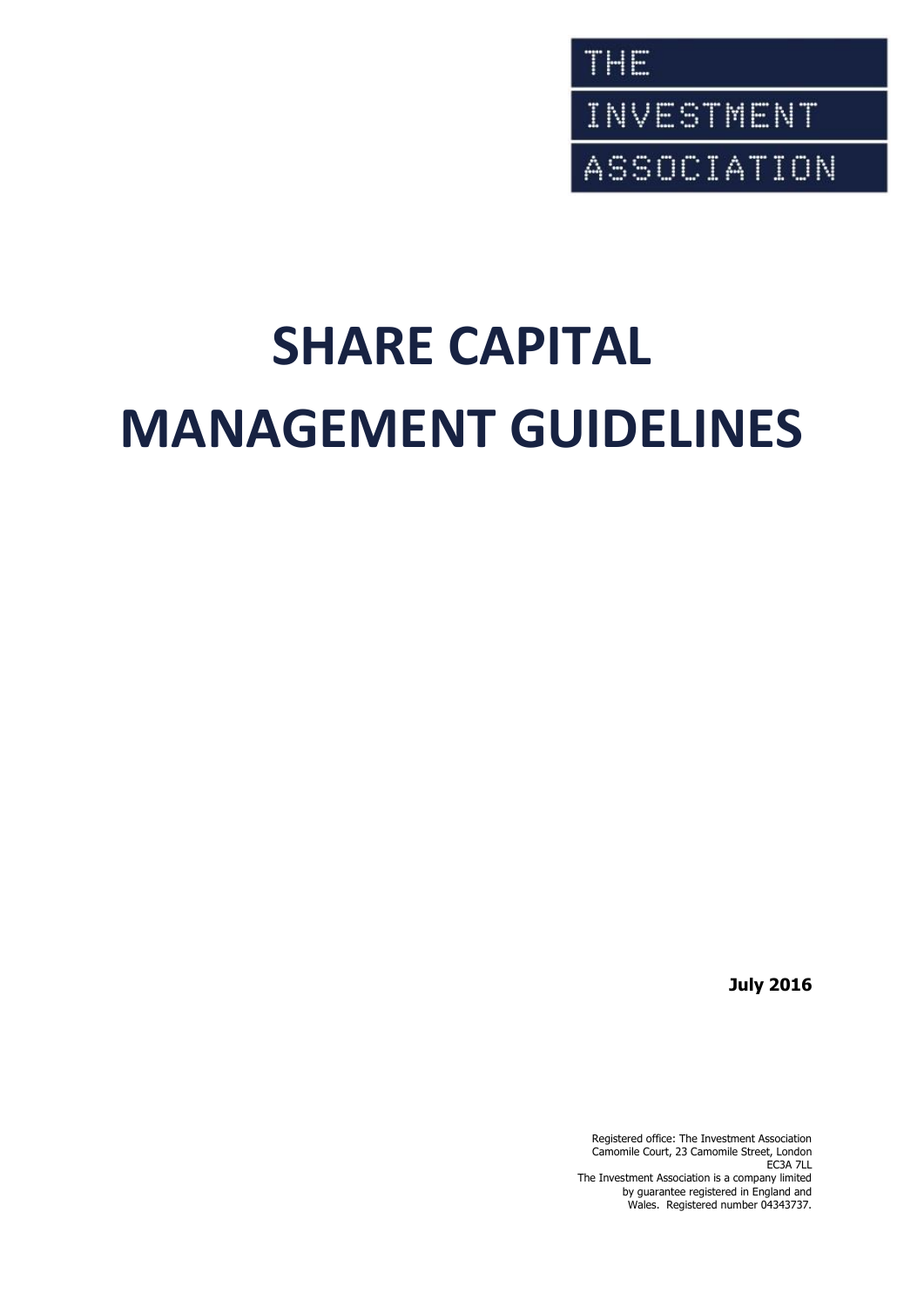Following the merger of ABI Investment Affairs with the IMA on 30<sup>th</sup> June, 2014, the enlarged Investment Management Association (IMA), which was renamed The Investment Association in January 2015, has assumed responsibility for guidance previously issued by the ABI.

This guidance sets out the expectations of The Investment Association's members as institutional investors on various aspects of share capital management. It applies to companies whose shares are admitted to the premium segment of the Official List of the UK Listing Authority.

Companies whose shares are admitted to the standard segment of the Official List, to trading on AIM, or to the High Growth Segment of the London Stock Exchange's Main Market, are encouraged to adopt this guidance.

## **1 Directors' Power to Allot Shares**

This sets out the expectations of Investment Association members where companies seek shareholder authorisation for the general allotment of new shares and any disapplication of pre-emption rights.

The ABI guidelines on directors' powers to allot shares were last revised in January 2009 following a recommendation by the Rights Issues Review Group to the Chancellor that the ceiling on allotments of shares should be increased from one-third to two-thirds of the issuer's share capital. This has generally functioned well.

#### **1.1 Section 551 – General Power to Allot**

- 1.1.1 Members will regard as routine an authority to allot up to two-thirds of the existing issued share capital. Any amount in excess of one-third of existing issued shares should be applied to fully pre-emptive rights issues only.
- 1.1.2 This routine authority is acceptable as appropriate protections against shareholder dilution are provided both by pre-emption rights and the requirement that shareholders of premium listed companies in the UK have a vote on all major transactions – under Listing Rule 10.5, a listed company must, in relation to a Class 1 transaction send an explanatory circular to its shareholders and obtain their prior approval in a general meeting for the transaction / ensure that any agreement effecting the transaction is conditional on that approval being obtained.
- 1.1.3 The authority should be approved by ordinary resolution and be for the period until the next Annual General Meeting.
- 1.1.4 In calculating existing issued share capital, any shares held in Treasury should be excluded.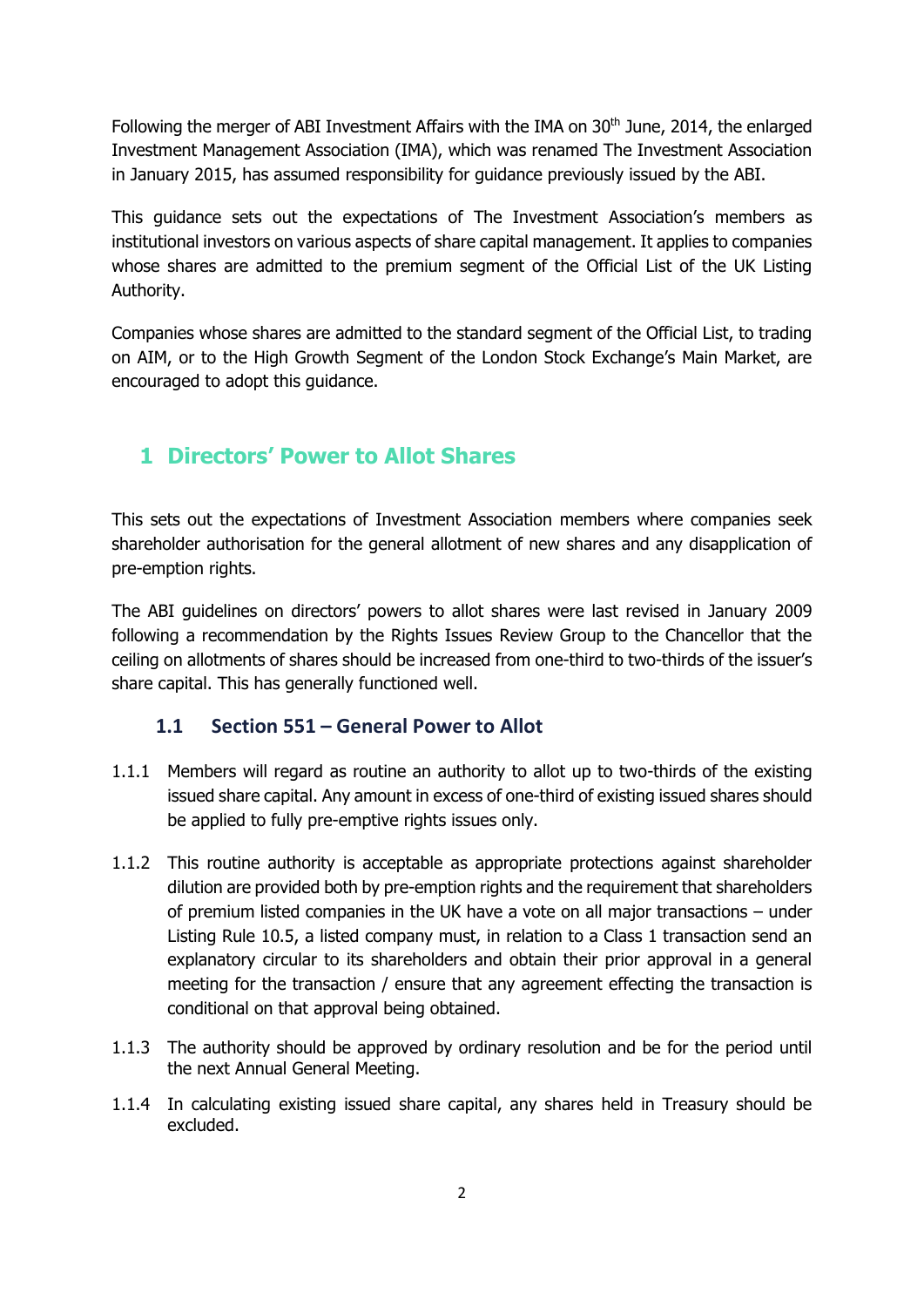#### **1.2 Section 570 – General Power to Disapply Pre-emption Rights**

- 1.2.1 The terms of a special resolution to disapply pre-emption rights should comply with the provisions of the Pre-emption Group's current Statement of Principles.
- 1.2.2 The Investment Association notes that the Pre-emption Group has provided [template](http://www.pre-emptiongroup.org.uk/getmedia/963da194-742f-45b2-84d9-d1ee83b786bb/PEG-Template-resolution-for-disapplication-of-pre-emption-rights.pdf.aspx)  [resolutions](http://www.pre-emptiongroup.org.uk/getmedia/963da194-742f-45b2-84d9-d1ee83b786bb/PEG-Template-resolution-for-disapplication-of-pre-emption-rights.pdf.aspx) for the disapplication of pre-emption rights. The template provides for two separate resolutions, which relate to:
	- a) Disapplication of pre-emption rights on up to five per cent of the issued share capital to be used on an unrestricted basis; and
	- b) The second resolution, to be put forward by companies when appropriate, requests the disapplication of pre-emption rights for an additional five per cent in cases when boards consider the use to be for the purposes of an acquisition or specified capital investment in accordance with the Statement of Principles.
- 1.2.3 Investment Association members' are supportive of this update and expect that any company seeking a disapplication of pre-emption rights which in aggregate is equal to 10% of the issued capital to follow the model resolutions.
- 1.2.4 Investment Association members have asked the Institutional Voting Information Service (IVIS), the IA's corporate governance research service, to take the following approach for companies seeking a disapplication of pre-emption rights which in aggregate is equal to 10% of the issued share capital:

a) From **1 August 2016,** IVIS will amber top any company which does not provide two separate resolutions as set out in the template.

b) From **1 January 2017,** IVIS will red top any company which does not provide two separate resolutions as set out in the template.

## **2 Own Share Purchase**

Institutional investors are supportive of companies' efforts to return surplus funds to shareholders. Dividend payments remain the preferred method for regular distributions to shareholders. However, the following guidelines are provided for companies who decide that share repurchases are in the best interests of their shareholders.

#### **2.1 Authority to Repurchase Own Shares**

2.1.1 Companies should seek authority to purchase their own shares whether on market or off market by special resolution and not simply an ordinary resolution as is allowed by Sections 694 and 701 of the Companies Act 2006.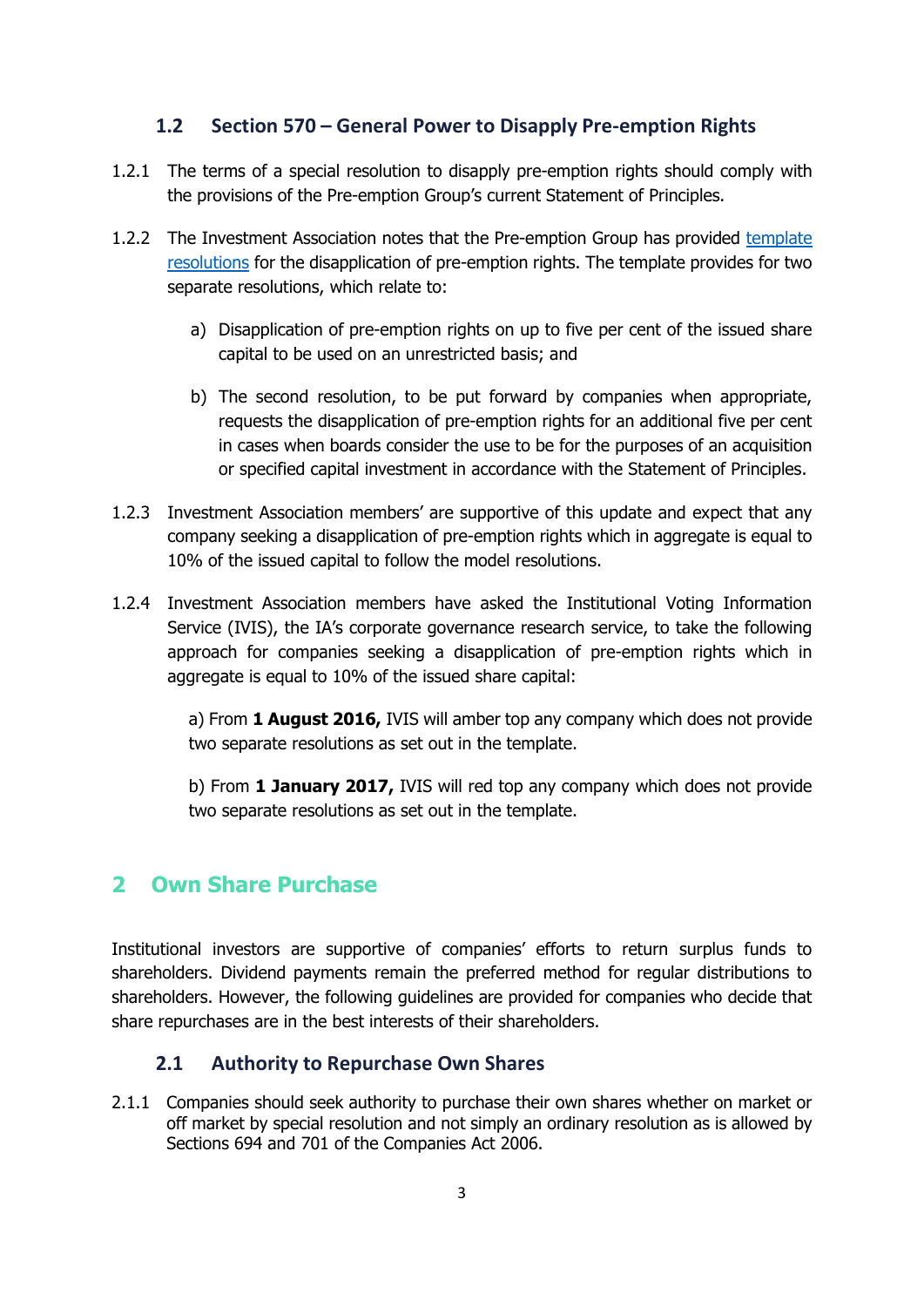- 2.1.2 A general authority to purchase shares should be renewed annually.
- 2.1.3 Shareholders expect that a general authority for a company to purchase its own shares will be exercised only if it is in the best interests of shareholders generally and normally only if it would result in an increase in earnings per share or, in the case of property companies and investment trusts, if it would result in an increase in asset value per share for the remaining shareholders. Where this is not expected, the benefits should be explained clearly.
- 2.1.4 Companies should disclose in their next Annual Report the justification for any own share purchases made in the previous year, including an explanation of why this method of returning capital to shareholders was decided upon. In this context, companies should discuss the effect share buybacks have on earnings per share (EPS), total shareholder return (TSR) and net asset value (NAV) per share. EPS and TSR targets under both short and long-term incentive schemes should take account of the effect of share buybacks. Market conditions should be carefully considered and an average price paid should be disclosed. The effect on the holdings of major shareholders might also merit discussion in the Annual Report.

#### **2.2 Amount**

- 2.2.1 A general authority to purchase up to 10% of the existing issued Ordinary share capital is unlikely to cause concern.
- 2.2.2 The Institutional Voting Information Service (IVIS) will note a general authority to purchase more than 10% (but less than 15%) of the existing issued ordinary share capital. A repurchase of more than 15% is not permitted under the Listing Rules, unless carried out by a tender offer.
- 2.2.3 In calculating existing issued share capital, any shares held in Treasury should be excluded.
- 2.2.4 Whilst the Companies Act now allows companies to hold more than 10% of their shares in Treasury, the Investment Association's preference is for companies not to hold more than 10% in Treasury.

#### **2.3 Price**

- 2.3.1 Investment Association members consider as appropriate the requirement of the Listing Rules that (unless a tender offer is made to all shareholders) purchases of less than 15% of the issued share capital pursuant to a general authority should be at a price which does not exceed the higher of:
	- a) 5% above the average market value of the company's shares for the five business days before the purchase is made; and
	- b) the higher of the price of the last independent trade and the highest current independent bid on the market where the purchase is carried out.
- 2.3.2 Members discourage share buybacks that are done off-market unless there is transparency on terms and pricing.

#### **2.4 Dealings by Companies in Derivatives over their Own Shares**

2.4.1 Investors are concerned about unusual structures and transactions that relate to returns of capital where there might be unusual risks.